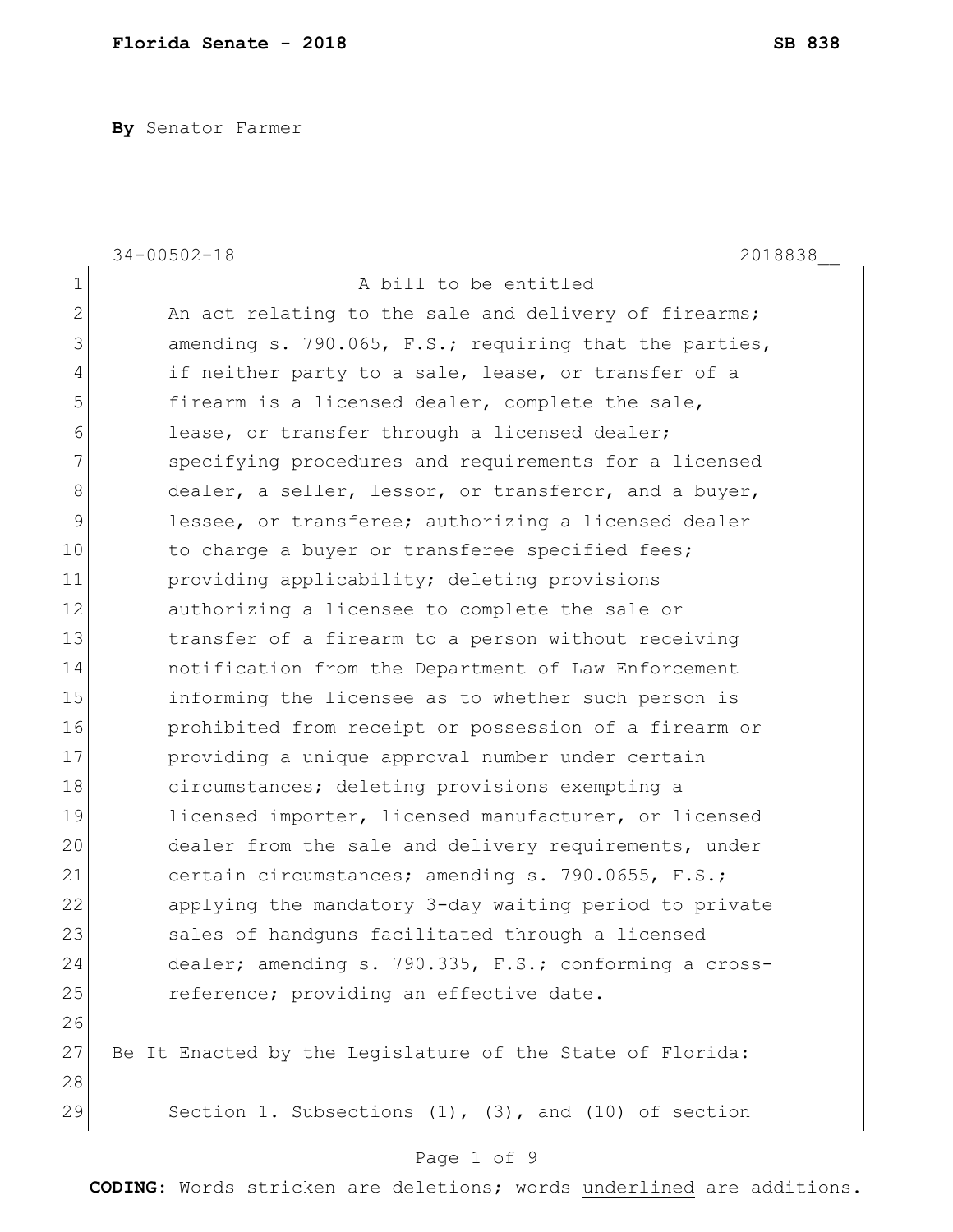|    | $34 - 00502 - 18$<br>2018838                                      |
|----|-------------------------------------------------------------------|
| 30 | 790.065, Florida Statutes, are amended to read:                   |
| 31 | 790.065 Sale and delivery of firearms.-                           |
| 32 | (1) (a) A licensed importer, licensed manufacturer, or            |
| 33 | licensed dealer may not sell or deliver from her or his           |
| 34 | inventory at her or his licensed premises any firearm to another  |
| 35 | person, other than a licensed importer, licensed manufacturer,    |
| 36 | licensed dealer, or licensed collector, until she or he has:      |
| 37 | 1. Obtained a completed form from the potential buyer or          |
| 38 | transferee, which form shall have been adopted promulgated by     |
| 39 | the Department of Law Enforcement and provided by the licensed    |
| 40 | importer, licensed manufacturer, or licensed dealer, which shall  |
| 41 | include the name, date of birth, gender, race, and social         |
| 42 | security number or other identification number of such potential  |
| 43 | buyer or transferee and has inspected proper identification       |
| 44 | including an identification containing a photograph of the        |
| 45 | potential buyer or transferee.                                    |
| 46 | 2. Collected a fee from the potential buyer for processing        |
| 47 | the criminal history check of the potential buyer. The fee shall  |
| 48 | be established by the Department of Law Enforcement and may not   |
| 49 | exceed \$8 per transaction. The Department of Law Enforcement may |
| 50 | reduce, or suspend collection of, the fee to reflect payment      |
| 51 | received from the Federal Government applied to the cost of       |
| 52 | maintaining the criminal history check system established by      |
| 53 | this section as a means of facilitating or supplementing the      |
| 54 | National Instant Criminal Background Check System. The            |
| 55 | Department of Law Enforcement shall, by rule, establish           |
| 56 | procedures for the fees to be transmitted by the licensee to the  |
| 57 | Department of Law Enforcement. All such fees shall be deposited   |
| 58 | into the Department of Law Enforcement Operating Trust Fund, but  |
|    |                                                                   |

# Page 2 of 9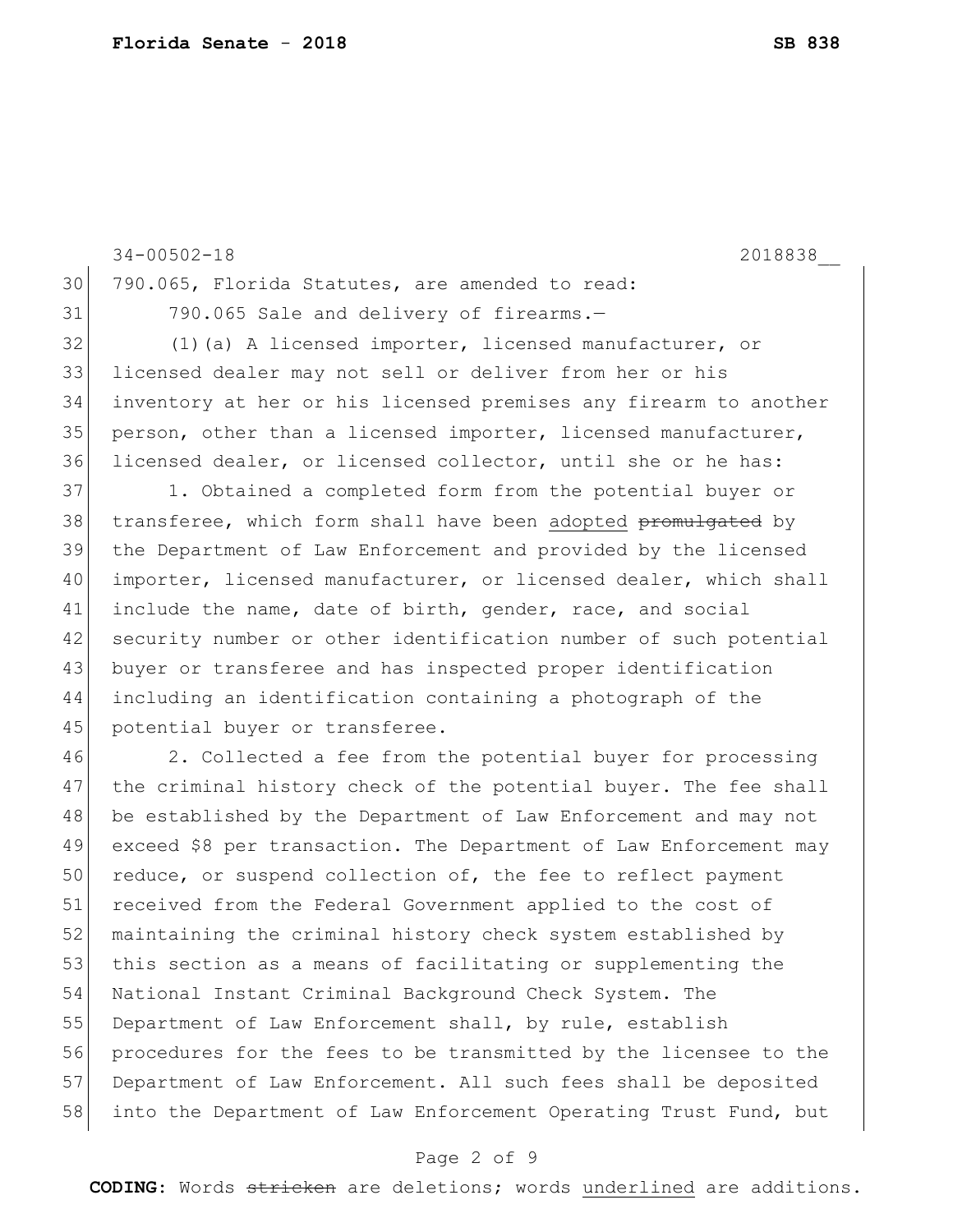34-00502-18 2018838\_\_ 59 shall be segregated from all other funds deposited into such 60 trust fund and must be accounted for separately. Such segregated 61 funds must not be used for any purpose other than the operation 62 of the criminal history checks required by this section. The 63 Department of Law Enforcement, each year before prior to 64 February 1, shall make a full accounting of all receipts and 65 expenditures of such funds to the President of the Senate, the 66 Speaker of the House of Representatives, the majority and 67 minority leaders of each house of the Legislature, and the 68 chairs of the appropriations committees of each house of the 69 Legislature. In the event that the cumulative amount of funds 70 collected exceeds the cumulative amount of expenditures by more 71 than \$2.5 million, excess funds may be used for the purpose of 72 purchasing soft body armor for law enforcement officers.

73 3. Requested, by means of a toll-free telephone call, the 74 Department of Law Enforcement to conduct a check of the 75 information as reported and reflected in the Florida Crime 76 Information Center and National Crime Information Center systems 77 as of the date of the request.

78 4. Received a unique approval number for that inquiry from 79 the Department of Law Enforcement, and recorded the date and 80 such number on the consent form.

81 (b) However, if the person purchasing, or receiving 82 delivery of, the firearm is a holder of a valid concealed 83 weapons or firearms license pursuant to the provisions of s. 84 790.06 or holds an active certification from the Criminal 85 Justice Standards and Training Commission as a "law enforcement 86 officer," a "correctional officer," or a "correctional probation 87 officer" as defined in s. 943.10(1), (2), (3), (6), (7), (8), or

### Page 3 of 9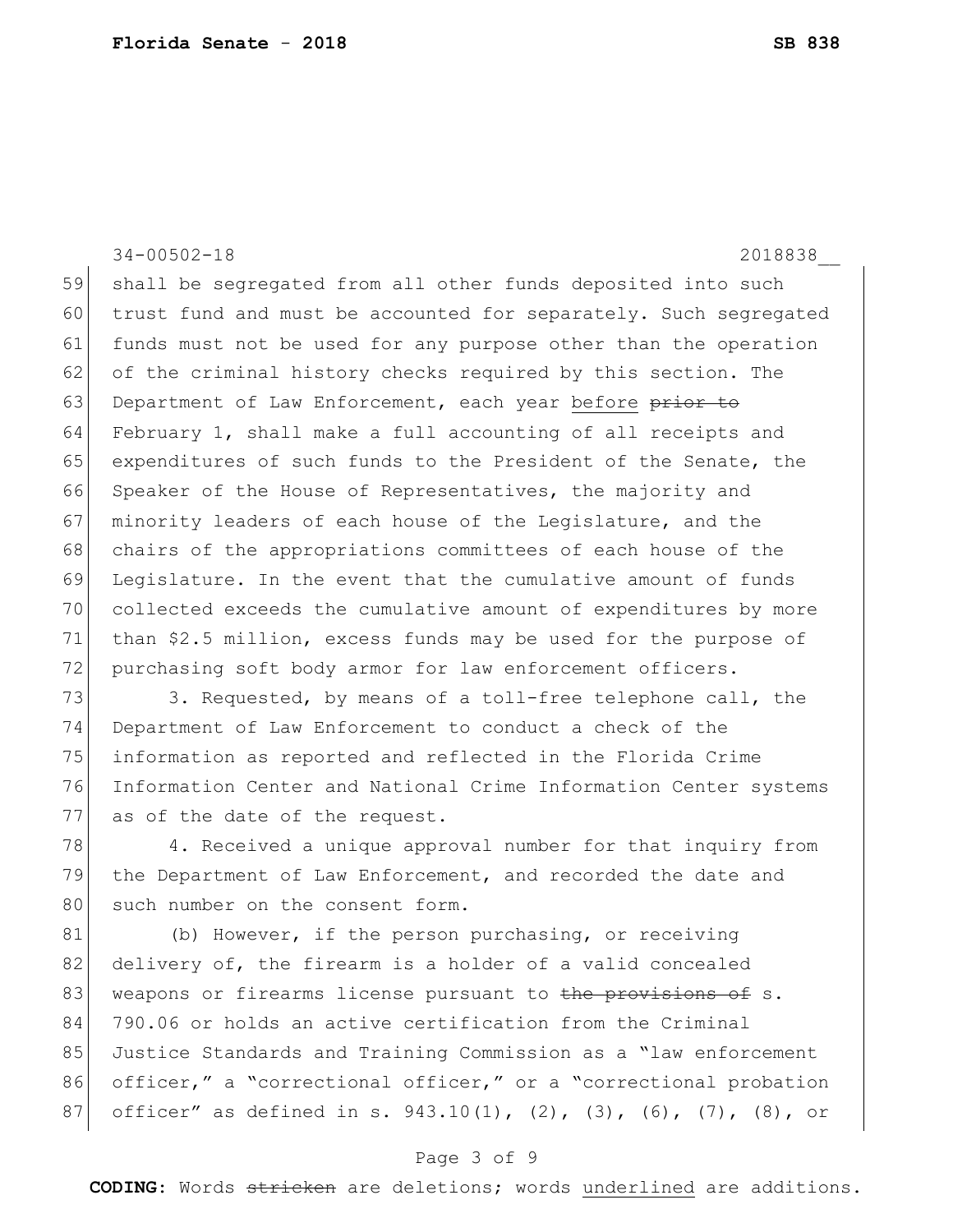|     | $34 - 00502 - 18$<br>2018838                                     |
|-----|------------------------------------------------------------------|
| 88  | (9), this subsection does not apply.                             |
| 89  | (c) This subsection does not apply to the purchase, trade,       |
| 90  | or transfer of a rifle or shotgun by a resident of this state    |
| 91  | when the resident makes such purchase, trade, or transfer from a |
| 92  | licensed importer, licensed manufacturer, or licensed dealer in  |
| 93  | another state.                                                   |
| 94  | $(d) 1.$ If neither party to a prospective firearms sale,        |
| 95  | lease, or transfer is a licensed dealer, the parties to the      |
| 96  | transaction must complete the sale, lease, or transfer through a |
| 97  | licensed dealer as follows:                                      |
| 98  | a. The seller, lessor, or transferor must deliver the            |
| 99  | firearm to a licensed dealer, who shall process the sale, lease, |
| 100 | or transfer as if she or he were the seller, lessor, or          |
| 101 | transferor, except that the seller, lessor, or transferor who is |
| 102 | not a licensed dealer may remove the firearm from the business   |
| 103 | premises of the licensed dealer while the background check is    |
| 104 | being conducted and while the waiting period requirement set     |
| 105 | forth in s. 790.0655 is being met. Other than allowing the       |
| 106 | unlicensed seller or transferor to remove the firearm from the   |
| 107 | licensed dealer's business premises, the licensed dealer shall   |
| 108 | comply with all requirements of federal and state law which      |
| 109 | would apply if she or he were the seller, lessor, or transferor  |
| 110 | of the firearm;                                                  |
| 111 | b. The licensed dealer shall conduct a background check on       |
| 112 | the buyer or other transferee as provided in this section and,   |
| 113 | unless the transaction is prohibited, and after all other legal  |
| 114 | requirements are met, including those set forth in s. 790.0655,  |
| 115 | the licensed dealer shall either:                                |
| 116 | (I) Deliver the firearm to the seller, lessor, or                |
|     |                                                                  |

# Page 4 of 9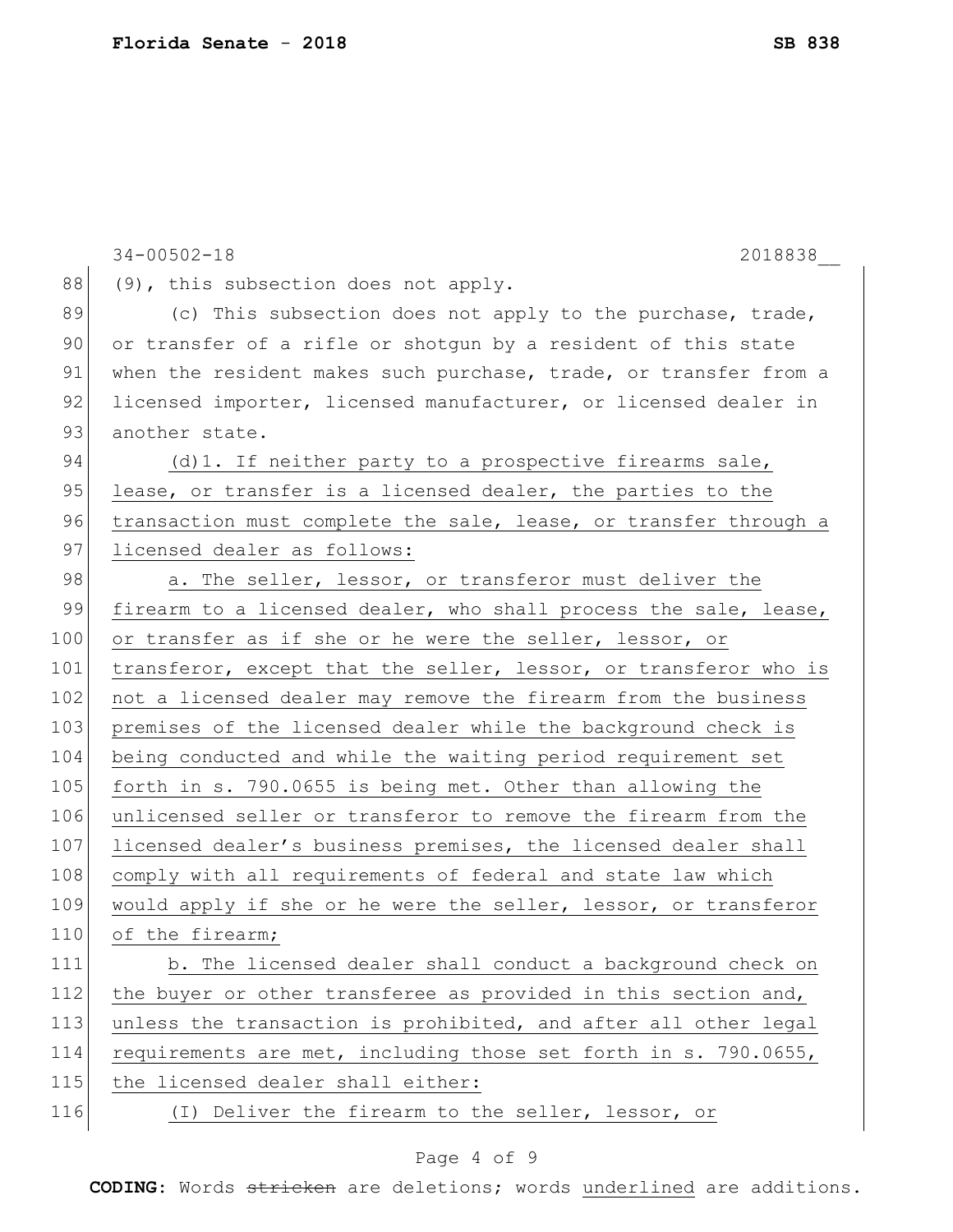|     | $34 - 00502 - 18$<br>2018838                                     |
|-----|------------------------------------------------------------------|
| 117 | transferor, who shall complete the transaction and deliver the   |
| 118 | firearm to the buyer; or                                         |
| 119 | (II) If the seller, lessor, or transferor has removed the        |
| 120 | firearm from the licensed dealer's business premises, contact    |
| 121 | the seller, lessor, or transferor to let her or him know that he |
| 122 | or she may complete the transaction and deliver the firearm to   |
| 123 | the buyer;                                                       |
| 124 | c. If the licensed dealer cannot legally complete the            |
| 125 | transaction, the dealer must:                                    |
| 126 | (I) Return the firearm to the seller, lessor, or                 |
| 127 | transferor; or                                                   |
| 128 | (II) If the seller, lessor, or transferor has removed the        |
| 129 | firearm from the licensed dealer's business premises, contact    |
| 130 | the seller, lessor, or transferor to let her or him know that    |
| 131 | the transaction is prohibited, and that the seller, lessor, or   |
| 132 | transferor may not deliver the firearm to the buyer; and         |
| 133 | d. The licensed dealer may require the buyer or other            |
| 134 | transferee to pay a fee covering the administrative costs        |
| 135 | incurred by the licensed dealer for facilitating the transfer of |
| 136 | the firearm, plus applicable fees pursuant to federal and state  |
| 137 | law.                                                             |
| 138 | 2. This paragraph does not apply to:                             |
| 139 | The activities of the United States Marshals Service,<br>а.      |
| 140 | members of the United States Armed Forces or the National Guard, |
| 141 | or federal officials required to carry firearms while engaged in |
| 142 | performing their official duties; or                             |
| 143 | b. The following activities, unless the lawful owner knows       |
| 144 | or has reasonable cause to believe that federal, state, or local |
| 145 | law prohibits the transferee from purchasing or possessing       |
|     |                                                                  |

# Page 5 of 9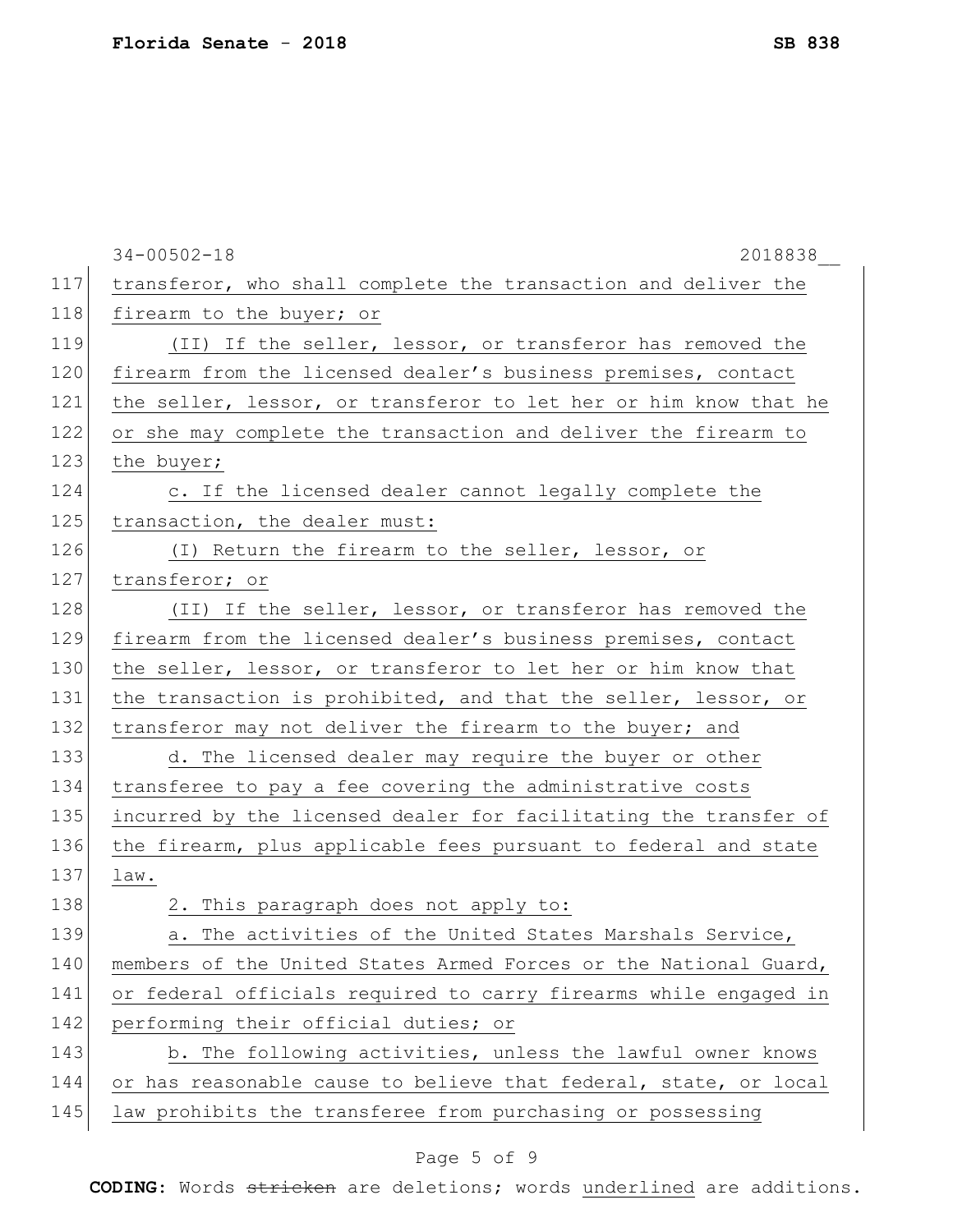| 146<br>firearms, or that the transferee is likely to use the firearm<br>147<br>for unlawful purposes:<br>148<br>(I) The delivery of a firearm to a gunsmith for service or<br>149<br>repair, or the return of the firearm to its owner by the<br>150<br>qunsmith;<br>151<br>(II) The transfer of a firearm to a carrier, warehouseman, |  |
|----------------------------------------------------------------------------------------------------------------------------------------------------------------------------------------------------------------------------------------------------------------------------------------------------------------------------------------|--|
|                                                                                                                                                                                                                                                                                                                                        |  |
|                                                                                                                                                                                                                                                                                                                                        |  |
|                                                                                                                                                                                                                                                                                                                                        |  |
|                                                                                                                                                                                                                                                                                                                                        |  |
|                                                                                                                                                                                                                                                                                                                                        |  |
|                                                                                                                                                                                                                                                                                                                                        |  |
| 152<br>or other person engaged in the business of transportation or                                                                                                                                                                                                                                                                    |  |
| 153<br>storage, to the extent that the receipt, possession, or having                                                                                                                                                                                                                                                                  |  |
| 154<br>on or about the person any firearm is in the ordinary course of                                                                                                                                                                                                                                                                 |  |
| 155<br>business and in conformity with federal, state, and local laws,                                                                                                                                                                                                                                                                 |  |
| 156<br>and not for the personal use of any such person;                                                                                                                                                                                                                                                                                |  |
| 157<br>(III) The loan of a firearm solely for the purpose of                                                                                                                                                                                                                                                                           |  |
| 158<br>shooting at targets, if the loan occurs on the premises of a                                                                                                                                                                                                                                                                    |  |
| 159<br>properly licensed target facility and if the firearm is at all                                                                                                                                                                                                                                                                  |  |
| 160<br>times kept within the premises of the target facility;                                                                                                                                                                                                                                                                          |  |
| 161<br>(IV) The loan of a firearm to a person who is under 18                                                                                                                                                                                                                                                                          |  |
| 162<br>years of age for lawful hunting, sporting, or educational                                                                                                                                                                                                                                                                       |  |
| 163<br>purposes while under the direct supervision and control of a                                                                                                                                                                                                                                                                    |  |
| 164<br>responsible adult;                                                                                                                                                                                                                                                                                                              |  |
| 165<br>(V) The loan of a firearm to a person who is 18 years of                                                                                                                                                                                                                                                                        |  |
| 166<br>age or older if the firearm remains in the person's possession                                                                                                                                                                                                                                                                  |  |
| 167<br>only while the person is accompanying the lawful owner and using                                                                                                                                                                                                                                                                |  |
| 168<br>the firearm for lawful hunting, sporting, or recreational                                                                                                                                                                                                                                                                       |  |
| 169<br>purposes; or                                                                                                                                                                                                                                                                                                                    |  |
| 170<br>(VI) The loan of a firearm to an adult family member of the                                                                                                                                                                                                                                                                     |  |
| 171<br>lawful owner of the firearm if the lawful owner resides with the                                                                                                                                                                                                                                                                |  |
| 172<br>family member but is not present in the residence, provided that                                                                                                                                                                                                                                                                |  |
| 173<br>the family member does not maintain control over the firearm for                                                                                                                                                                                                                                                                |  |
| 174<br>more than 10 consecutive days.                                                                                                                                                                                                                                                                                                  |  |

# Page 6 of 9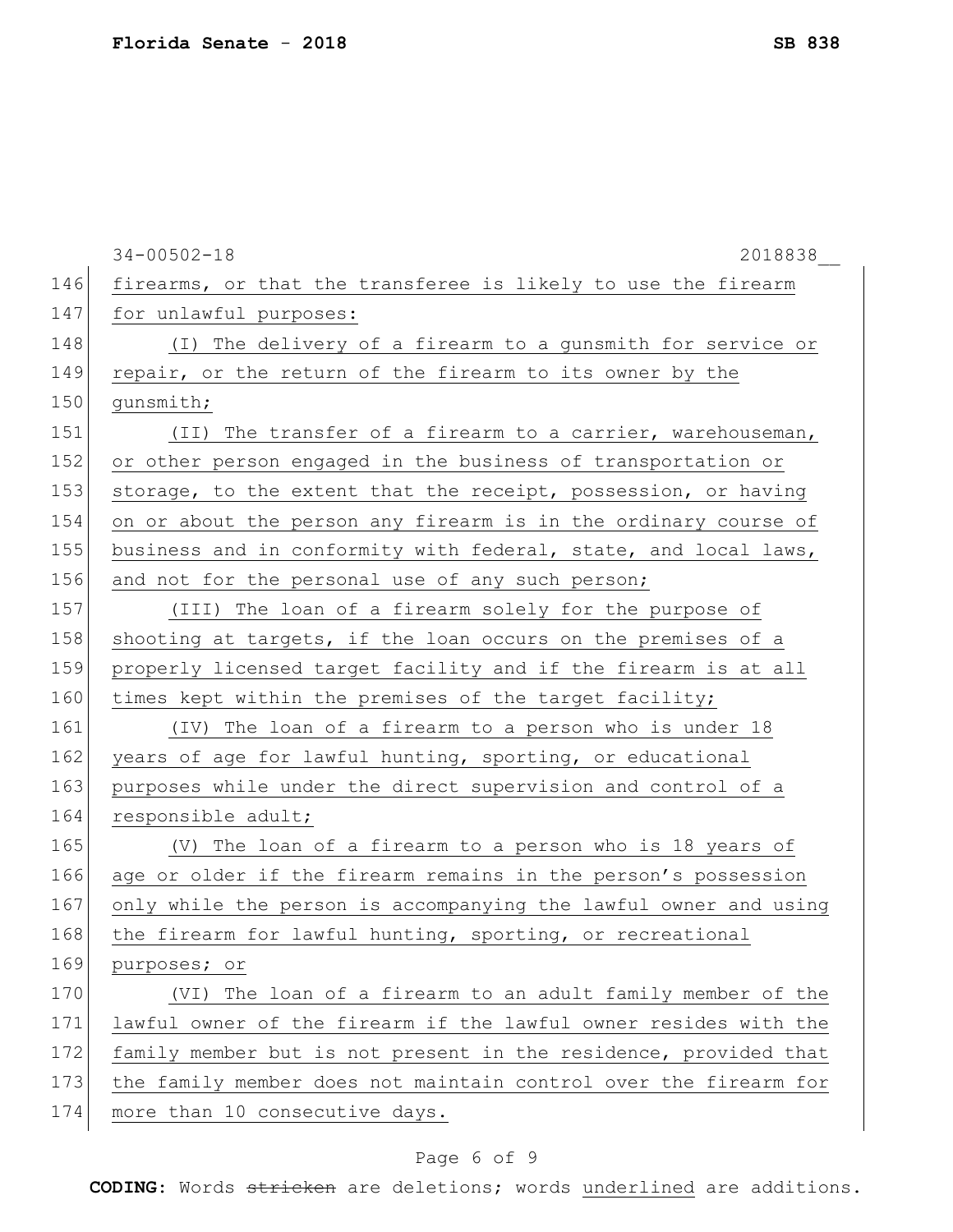34-00502-18 2018838\_\_ 175 (3) In the event of scheduled computer downtime, electronic 176 failure, or similar emergency beyond the control of the 177 Department of Law Enforcement, the department shall immediately 178 notify the licensee of the reason for, and estimated length of, 179 such delay. After such notification, the department shall 180 forthwith, and in no event later than the end of the next 181 business day of the licensee, either inform the requesting 182 <del>licensee if its records demonstrate that the buyer or transferee</del> 183 is prohibited from receipt or possession of a firearm pursuant 184 to Florida and Federal law or provide the licensee with a unique 185 approval number. Unless notified by the end of said next 186 business day that the buyer or transferee is so prohibited, and 187 without regard to whether she or he has received a unique 188 approval number, the licensee may complete the sale or transfer 189 and shall not be deemed in violation of this section with 190 respect to such sale or transfer. 191 (10) A licensed importer, licensed manufacturer, or 192 licensed dealer is not required to comply with the requirements 193 of this section in the event of: 194  $(a)$  Unavailability of telephone service at the licensed 195 premises due to the failure of the entity which provides 196 telephone service in the state, region, or other geographical 197 area in which the licensee is located to provide telephone 198 service to the premises of the licensee due to the location of 199 said premises; or the interruption of telephone service by 200 reason of hurricane, tornado, flood, natural disaster, or other 201 act of God, war, invasion, insurrection, riot, or other bona 202 fide emergency, or other reason beyond the control of the  $203$  <del>licensee; or</del>

### Page 7 of 9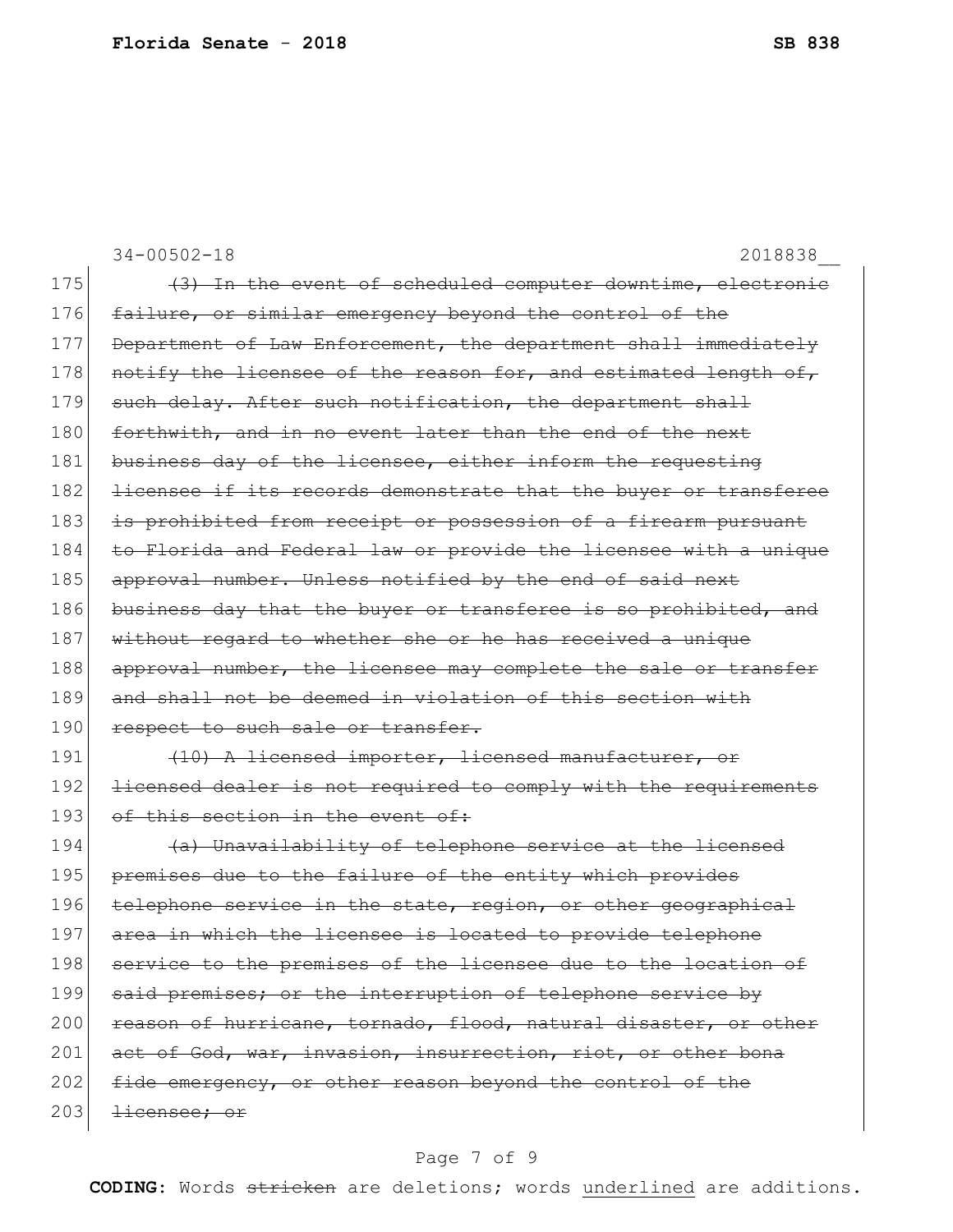|     | $34 - 00502 - 18$<br>2018838                                                 |
|-----|------------------------------------------------------------------------------|
| 204 | (b) Failure of the Department of Law Enforcement to comply                   |
| 205 | with the requirements of subsections $(2)$ and $(3)$ .                       |
| 206 | Section 2. Paragraph (a) of subsection (1) of section                        |
| 207 | 790.0655, Florida Statutes, is amended to read:                              |
| 208 | 790.0655 Purchase and delivery of handquns; mandatory                        |
| 209 | waiting period; exceptions; penalties.-                                      |
| 210 | (1) (a) There shall be a mandatory 3-day waiting period,                     |
| 211 | which shall be 3 days, excluding weekends and legal holidays,                |
| 212 | between the purchase and the delivery at retail, or the delivery             |
| 213 | through a private sale facilitated through a licensed dealer                 |
| 214 | under s. 790.065(1)(d), of any handgun. "Purchase" means the                 |
| 215 | transfer of money or other valuable consideration to the                     |
| 216 | retailer. "Handqun" means a firearm capable of being carried and             |
| 217 | used by one hand, such as a pistol or revolver. "Retailer" means             |
| 218 | and includes every person engaged in the business of making                  |
| 219 | sales at retail or for distribution, or use, or consumption, or              |
| 220 | storage to be used or consumed in this state, as defined in s.               |
| 221 | $212.02(13)$ .                                                               |
| 222 | Section 3. Paragraph (e) of subsection (3) of section                        |
| 223 | 790.335, Florida Statutes, is amended to read:                               |
| 224 | 790.335 Prohibition of registration of firearms; electronic                  |
| 225 | records.-                                                                    |
| 226 | (3) EXCEPTIONS. The provisions of this section shall not                     |
| 227 | apply to:                                                                    |
| 228 | (e)1. Records kept pursuant to the recordkeeping provisions                  |
| 229 | of s. 790.065; however, nothing in this section shall be                     |
| 230 | construed to authorize the public release or inspection of                   |
| 231 | records that are made confidential and exempt from the                       |
| 232 | provisions of s. 119.07(1) by s. 790.065(3)(a) <del>s. 790.065(4)(a)</del> . |
|     | Page 8 of 9                                                                  |